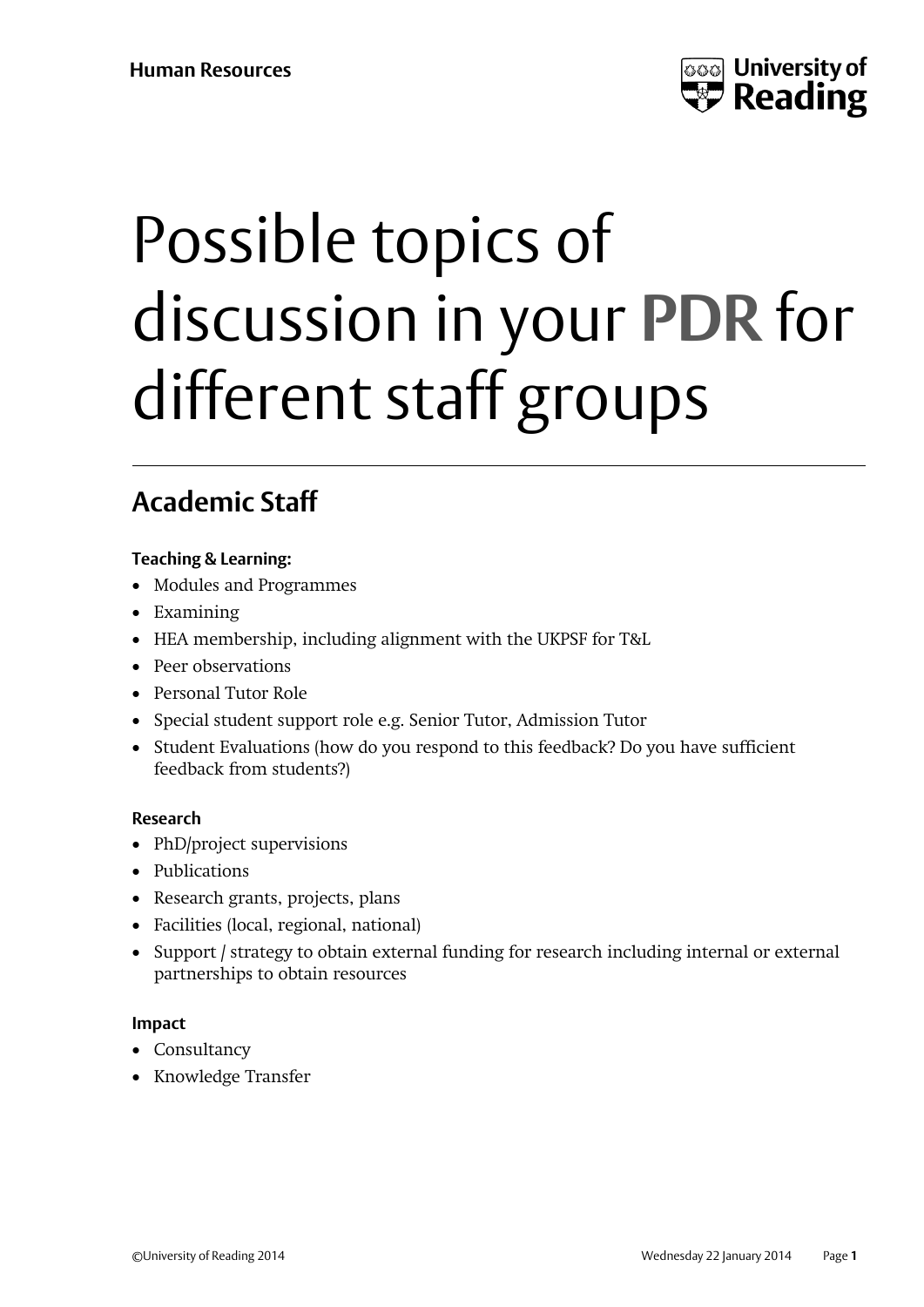#### **Leadership, Management and Administration**

- Line management responsibilities
- Management and leadership roles
- Mentoring
- Administrative roles Committee activities

#### **Career development**

- Personal/professional development
- Professional/society involvement
- Promotion criteria and future key activities linked to these
- Role profiles
- School representative roles
- Workload allocation (what is the balance and focus of your work is this right?)

## **Additional topics for Probationary lecturers**

• Progress in the PGCAP/APP

## **Administrative and Support staff**

- Contact with students and staff
- Feedback from students / colleagues
- Team work
- Feedback for managers (upward)
- Special projects (e.g. conferences, new systems, etc)
- Supervisory/management responsibilities
- Personal/professional development
- Career aspirations
- Mentoring and peer support
- New skills / training (how have these affected your work)
- Sharing best practice and networking (improved processes or procedures)
- Managing workload and service provision (balance of reactive vs proactive work)
- Additional training, IT requirements or equipment
- Updating your Job Description (does your current Job Description reflect the work you are doing?)
- Your job role and University / School strategies and objectives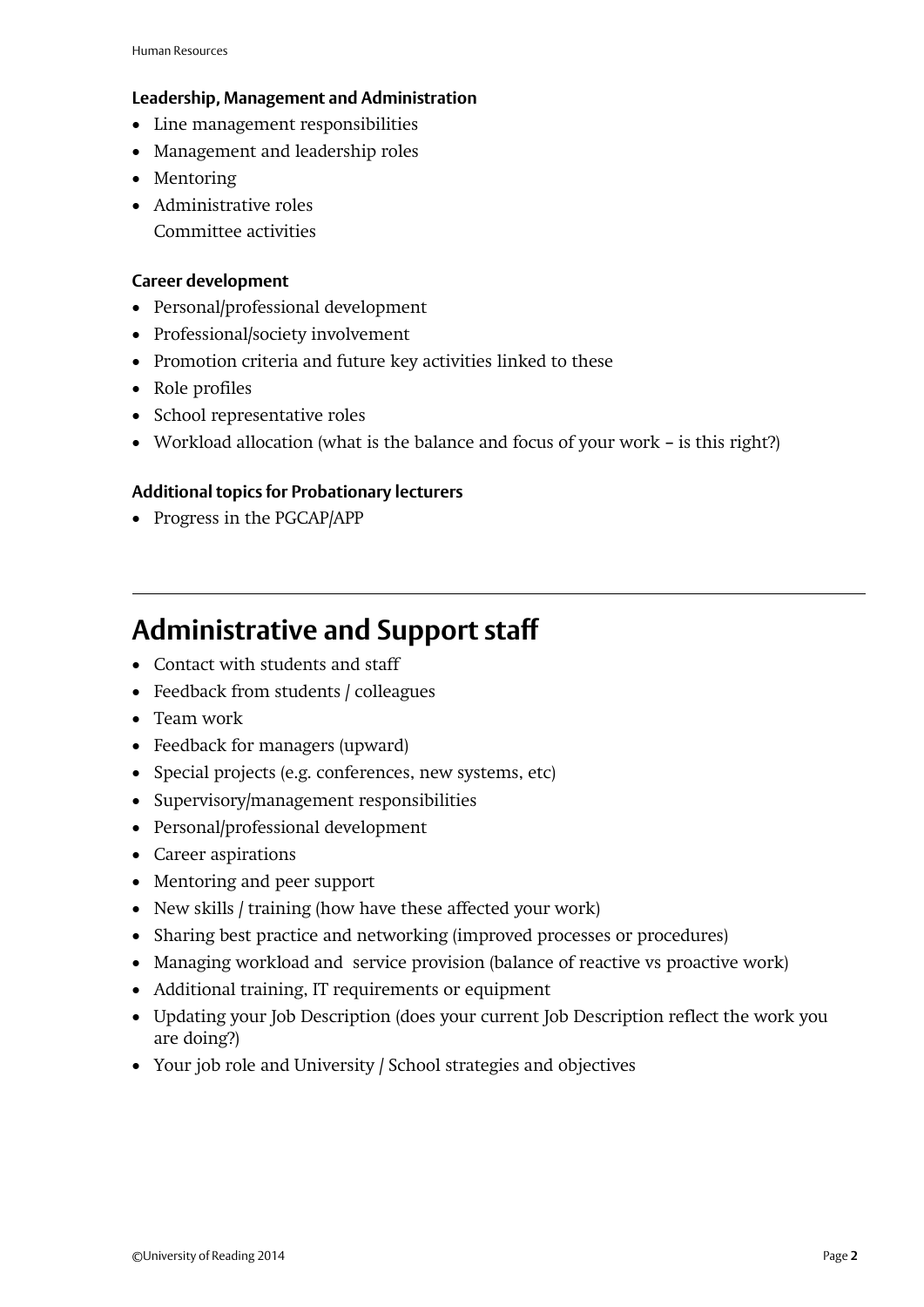## **Research Staff**

- Project progress
- Publications
- Conference presentations
- Career management issues (balance of research work and other career development opportunities)
- Job enrichment (involvement in additional activities to enhance your experience)
- Personal/professional development
- Promotion criteria (future involvement in career development activities in line with promotion criteria)
- Supervisory responsibilities (PhD supervision / MSc projects or other student / junior colleague supervision, Summer projects or work experience projects)
- Management responsibilities (organizing a conference or workshop, Chairing a group or committee, participating in larger scale projects)
- Teaching / professional course activities (involvement in teaching part of a module, or assistance with problem classes / tutorials / practicals)
- Providing technical support with computing or other activities in the school
- Consultancy, income generation and research funding (refereeing research proposals or funding panels, working with RES to prepare for particular research funding)
- Applying for travel or other funds from professional bodies (e.g. RETF / Royal Society / Summer projects….)
- Applying for a Personal Fellowship (e.g. Leverhulme Early Career Research Fellowship and other Research Council funding)
- Participation in Knowledge Transfer, Impact and Outreach activities (participating in events, media training, outreach to local schools)
- Professional/society involvement and Committee membership (external committees, professional societies, funding bodies, government agencies, University working groups)
- Feedback to Principal Investigator or line management
- Peer support (offered or received, e.g. mentoring, buddy for new starters)
- Training courses offered by CQSD or other professional bodies, technical skills programmes or workshops
- Vitae Researcher Development Framework **www.vitae.ac.uk/researchers/428241/Researcher-Development-Framework.html**
- Work placements or secondments in other organizations (as a visitor or through fellowships)